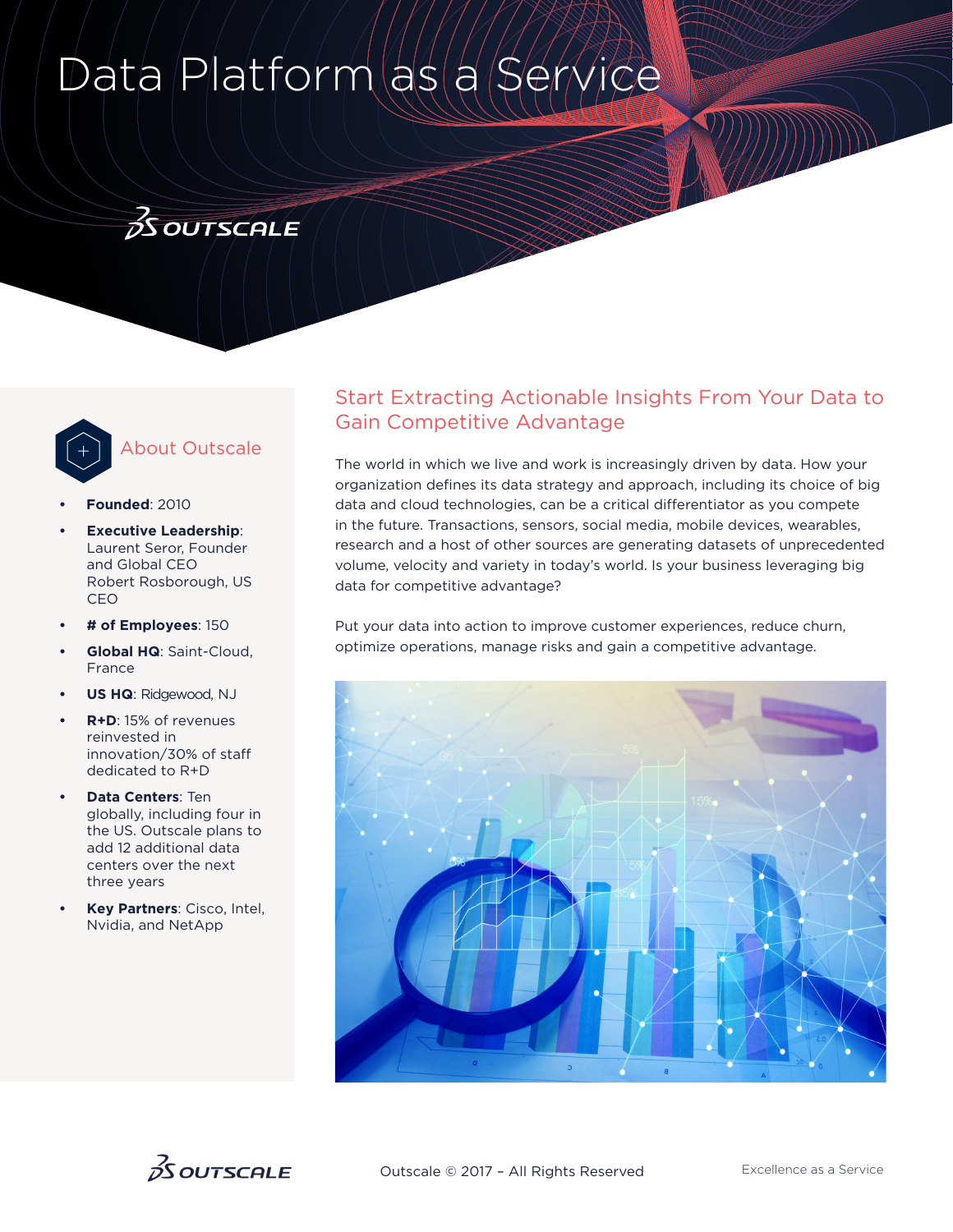#### Data Platform as a Service – On-Demand Big Data **Solutions**

Designed to be simple to use in the cloud, Outscale's Big Data PaaS offers the entire MapR Converged Data Platform to provide fast access to data stored in files, databases and event streams for performing real-time analysis on business critical, operational applications. With Outscale and MapR, customers can test and deploy cloud-based applications on any size cluster, leveraging open APIs such as HDFS, Spark, Drill, and POSIX NFS without the need for extensive professional service expertise in big data.

This on-demand solution eliminates many of the costs associated with a Hadoop deployment and allows organizations to focus on gaining actionable big data insights to drive business growth.

The benefits of the Data Platform as a Service, one of Outscale's Big Data solutions:

- Deployment is quick and easy You can start a production-designed, extended Hadoop cluster in less than 5 minutes.
- Flexible billing is available, offering huge savings We offer per hour billing with your MapR license, so you only pay for what you use.
- Top-notch service and support Our Outscale team of experts, including cloud consultants are here to offer consulting and advisory services. In addition, your license includes access to MapR Support.
- High performance and data security The collected and transformed data is hosted locally in our optimized storage solution to ensure high performance and data security.

Whether you are looking to kick start your big data strategy or expand your existing projects, Outscale is here to help.

### How the Outscale Data Platform as a Service Solution Works

Outscale offers Data Platform as a Service, a platform specializing in the deployment of infrastructure for hosting Big Data projects, to address your customers' large data volumes and enhance their digital transformation.

With Data Platform as a Service, built on Hadoop and MapR technologies, Outscale allows you to deploy your most complex Big Data architectures on sovereign infrastructures. Given its flexibility, elasticity and performance, the Outscale Cloud is the solution of choice for integrators that seek an enterpriseclass solution and unparalleled customer care to support the deployment of your data processing infrastructures. Our team is there to support your success, and will provide the appropriate resources for your projects, calculation, storage and network.

You can quickly deploy your customers' Big Data projects on a ready-to-use Hadoop cluster. Resources are available in five minutes or less, allowing you to demonstrate the Big Data power to your customers.

Data Platform as a Service, based on Hadoop's standard tools, enables you to support your customers in the creation of highly scalable and distributed applications, thanks to the powerful combination of the Outscale Cloud and MapR technology.